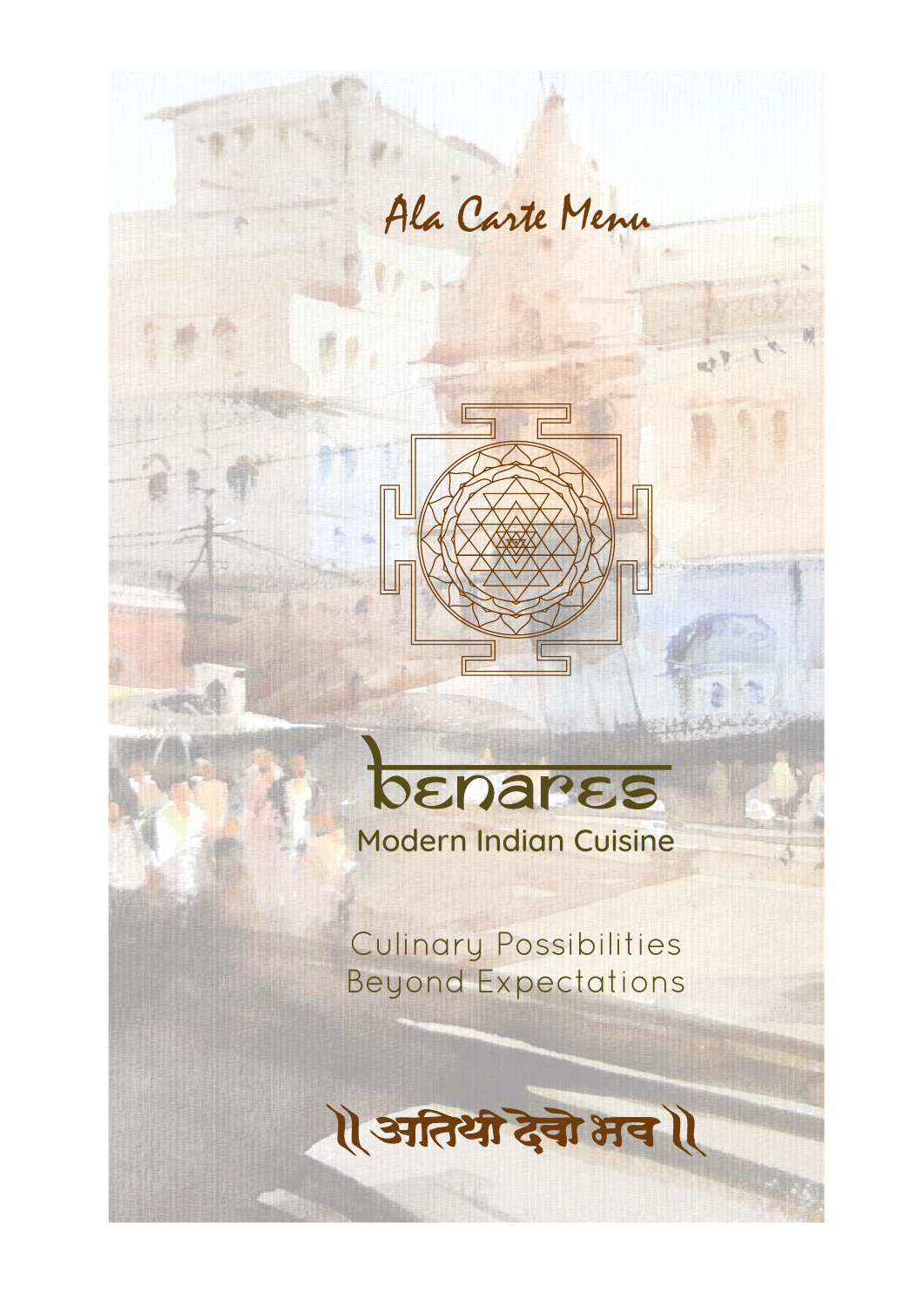## **Soups & Salad**

| Mushroom Infusion 2<br>Wild Mushrooms Infused With<br>Cream, Garlic & Truffle Essence                                                                      | 175 |
|------------------------------------------------------------------------------------------------------------------------------------------------------------|-----|
| Roasted Red Pepper & Tomato Shorba<br>Tomato Shorba With Bellpepper, Citrus Air,<br>Roasted Cumin & Coriander                                              | 150 |
| Two lentil Shorba<br>Yellow Lentil Soup With Garlic, Ginger & lemon                                                                                        | 150 |
| Murgh Badami Shorba<br>Silky Textured Chicken Soup With<br>Almond Extract & Chilies                                                                        | 150 |
| Saffron Pear Salad<br>Freshly Picked Greens, Beetroot Pickled Onion,<br>Crispy Pear Chips & Honey Mustard Vinaigrette<br>With Green Chilli Gel             | 200 |
| <b>Tarbooz Kachumber Salad</b><br>Vanilla & Mint Marinated Watermelon Salad<br>With Cucumber Swirls, Rocket Leaves,<br>Roasted Yellow Pepper & Dahi Phucka | 180 |
| <b>Immunity Boosters With Chefs Compliments</b>                                                                                                            |     |
| <b>Hot Kaadha</b><br>An Immunity Booster Drink With Organic<br>Spices & with a Hint Of Jaggery,<br>{Served Piping Hot}                                     |     |
| Haldi Ajwain Tea<br>Again A Very Powerful Drink To<br>Develop body resistance,<br>{Served Piping Hot}                                                      |     |
|                                                                                                                                                            |     |

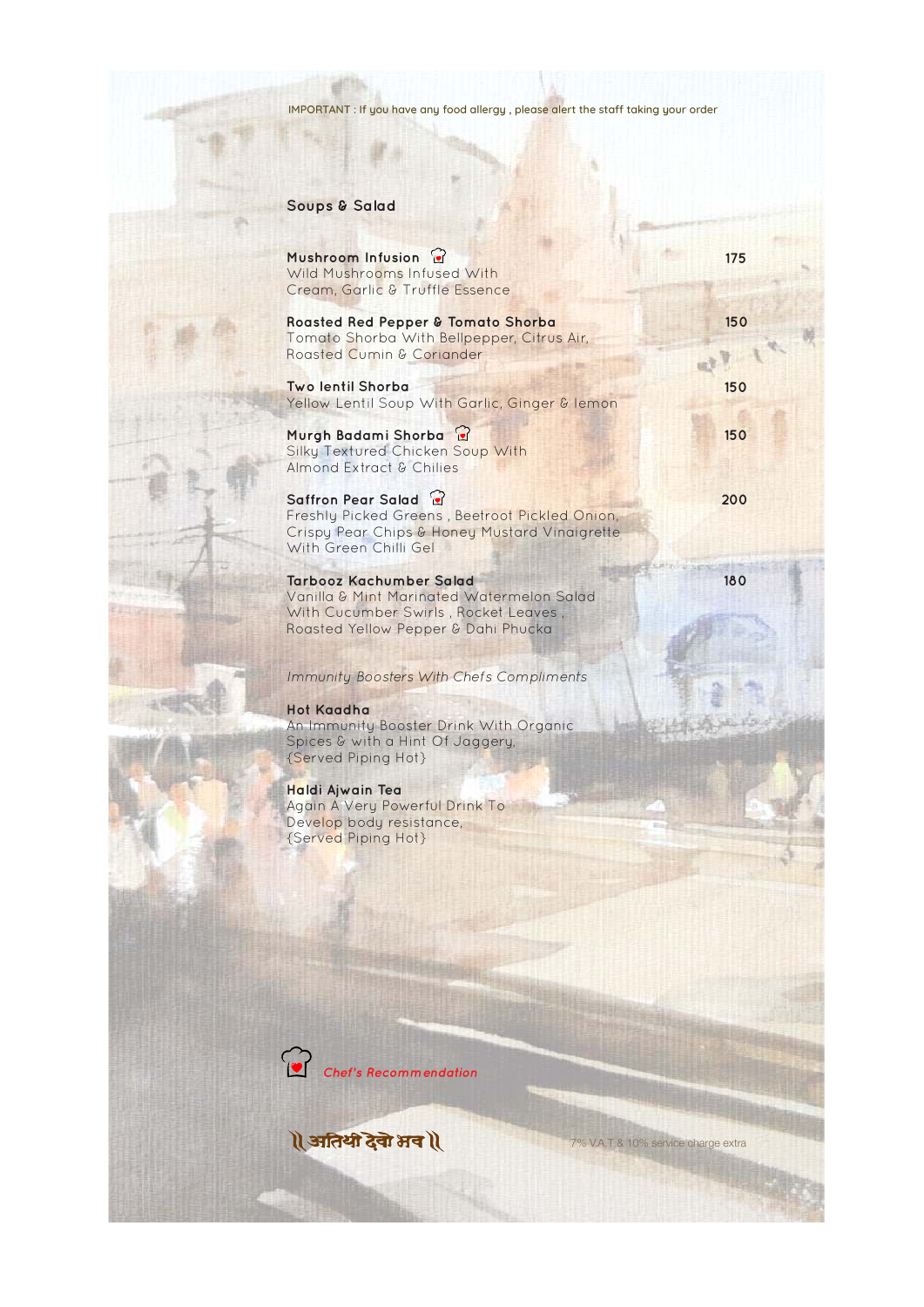## **Let's Begin With**

### **VEGETARIAN**

| <b>Vegetable Platter</b><br>Cream Broccoli, Paneer Tikka, Tandoori<br>Mushroom, Aloo Nazakat, Served With<br>Thin Crispy Flavored Bread | 590 |
|-----------------------------------------------------------------------------------------------------------------------------------------|-----|
| Paneer Sandesh<br>Cottage Cheese Slabs Stuffed With<br>Figs & Nuts, Lime Cashew Marinade                                                | 475 |
| Chilli Cheese Seekh Kebab<br><b>Blend Of Cottage Cheese &amp; Cheddar</b><br>With Bell Pepper & Spices                                  | 425 |
| <b>Tandoori Mushroom</b><br>Stuffed With Mushroom & Cheese, Chargrilled                                                                 | 375 |
| <b>Banana Leaf Cottage Cheese</b><br>Kerala Masala Coated Paneer Slabs<br>Wrapped In Banana Leaves & Grilled                            | 350 |
| Khichdi Arranccini 2<br>Deep Fried South Indian Style Khichdi,<br>Smoked Bell Pepper Chutney                                            | 350 |
| <b>Veg Crispy Rolls</b><br>Filling Of Olives, Cheese & Bell Pepper,<br>Coated With Vermicelli, Fried                                    | 295 |
| <b>Malai Phool</b><br><b>Cheddar &amp; Cream Marinated</b><br><b>Broccoli Cooked In Clay Pot</b>                                        | 295 |
| Hari Moong ki Galauti<br><b>Green Lentils Finely Minced, Smoked</b><br>With Whole Indian Spices                                         | 275 |
| Benarasi Aloo Nazakat<br>Stuffed Whole Potatoes, Aloo Bhartha<br>& Basil Chilli Pesto                                                   | 275 |
| Sabudana Ki Tikki<br>Sago & Roasted Cumin Cakes,<br>Ghuguni Stew & Beet Root Chutney                                                    | 275 |
| Dahi Kebab a<br>Hung Yogurt With Grounded                                                                                               | 275 |

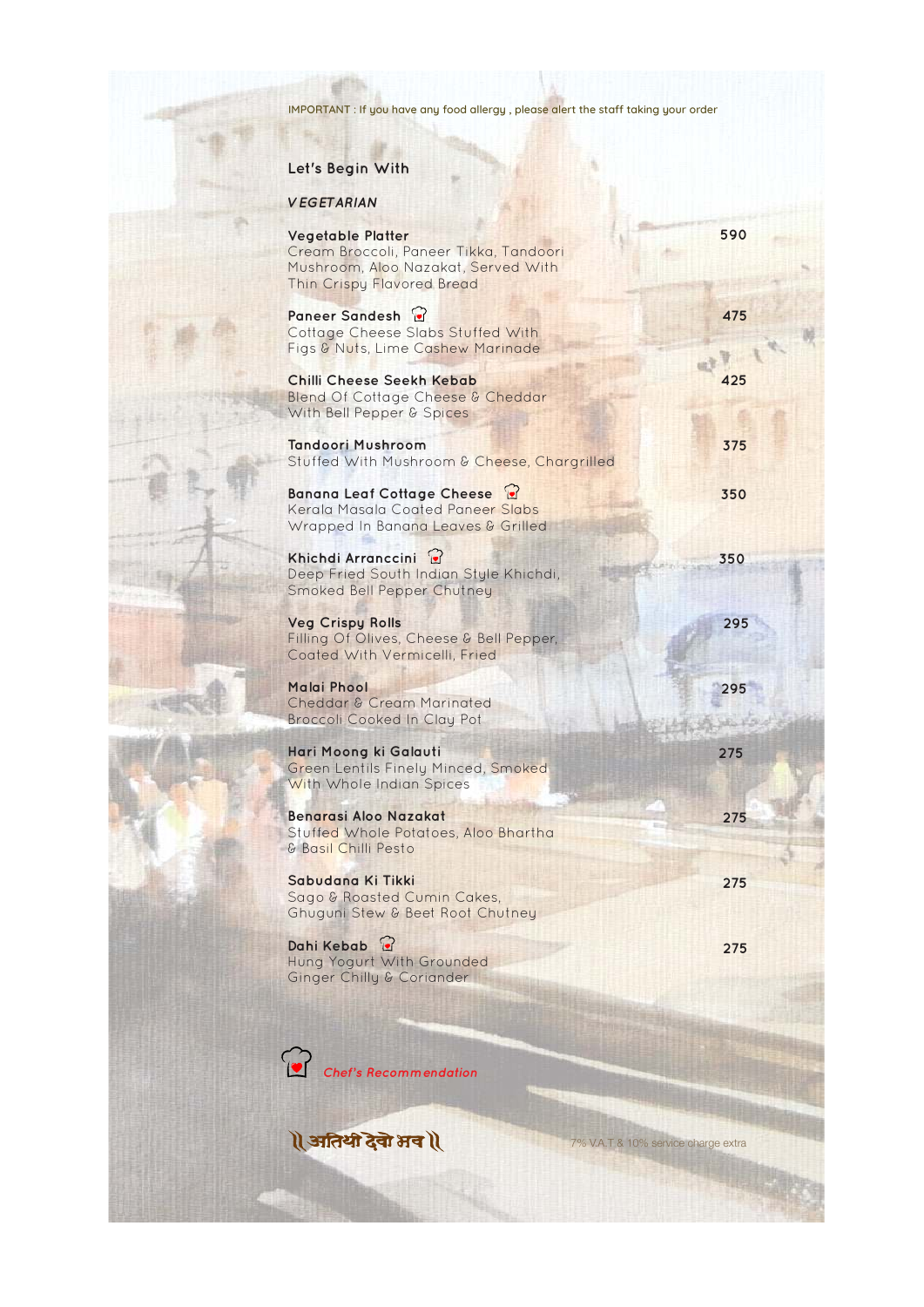**295**

7% V.A.T & 10% service charge extra

IMPORTANT : If you have any food allergy, please alert the staff taking your order

### **NON-VEGETARIAN**

| Non-Veg. Platter<br>Chicken Tikka, Lamb Seekh kebab,<br>Fish Tikka, Tandoori Prawns Served<br>With Thin Crispy Flavored Bread | 850 |  |
|-------------------------------------------------------------------------------------------------------------------------------|-----|--|
| Lalwali Jingha (2)<br>King Prawns Marinated In Roasted<br>Red Pepper & Chilli Garlic Paste                                    | 690 |  |
| <b>Three Way Prawn</b><br>Prawns Tandoori, Vermicelli Fried & Grilled,<br>On The Bed Of Coconut Soil & Micro Greens           |     |  |
| Samundari Ratan<br>Fried Diver Scallops, Pea & Chili Soup,<br>Pea Shoots, Butter Garlic Peas & Corn                           | 575 |  |
| Paprika Machi Tikka Salsa<br>Seabass Fish Marinated With Chilies & Salsa                                                      | 450 |  |
| Spicy Tawa Grilled Fish<br>Seabass Marinated With Ginger Chili Paste                                                          | 425 |  |
| Soft Shell Karwari Crab<br>Coated With Semolina, Butterfly Pea<br>Mayo & Crab Candle, Raspberry Chutney                       | 350 |  |
| Lamb Chops ?<br>Sous Vide Cooked Lamb Chops,<br>Fennel & Black Pepper Corn                                                    | 990 |  |
| <b>Lamb Galouti</b><br><b>Traditional Kebab With</b><br>Mint Caviar, Saffron Paratha                                          | 475 |  |
| Seekh ka Guldasta<br>Lamb & Chicken Mince With<br>Mild Spices In Four Different Styles                                        | 425 |  |
| Chicken 65<br>Pepper & Fennel Marinated, Spiced<br>Chicken Bits, Nest & Egg                                                   | 375 |  |
| <b>Classic Tandoori Chicken</b><br>Presented In Two Marinades,<br>Classic & Afghani Cream                                     | 375 |  |
| Chicken Tikka Three ways 2                                                                                                    | 375 |  |

Paprika Cream, Cheese & Basil

**Makhrani Tangri Kebab** Chicken Drumsticks Cooked With Spiced Paprika Marinade With Black Pepper



**Chef's Recommendation**

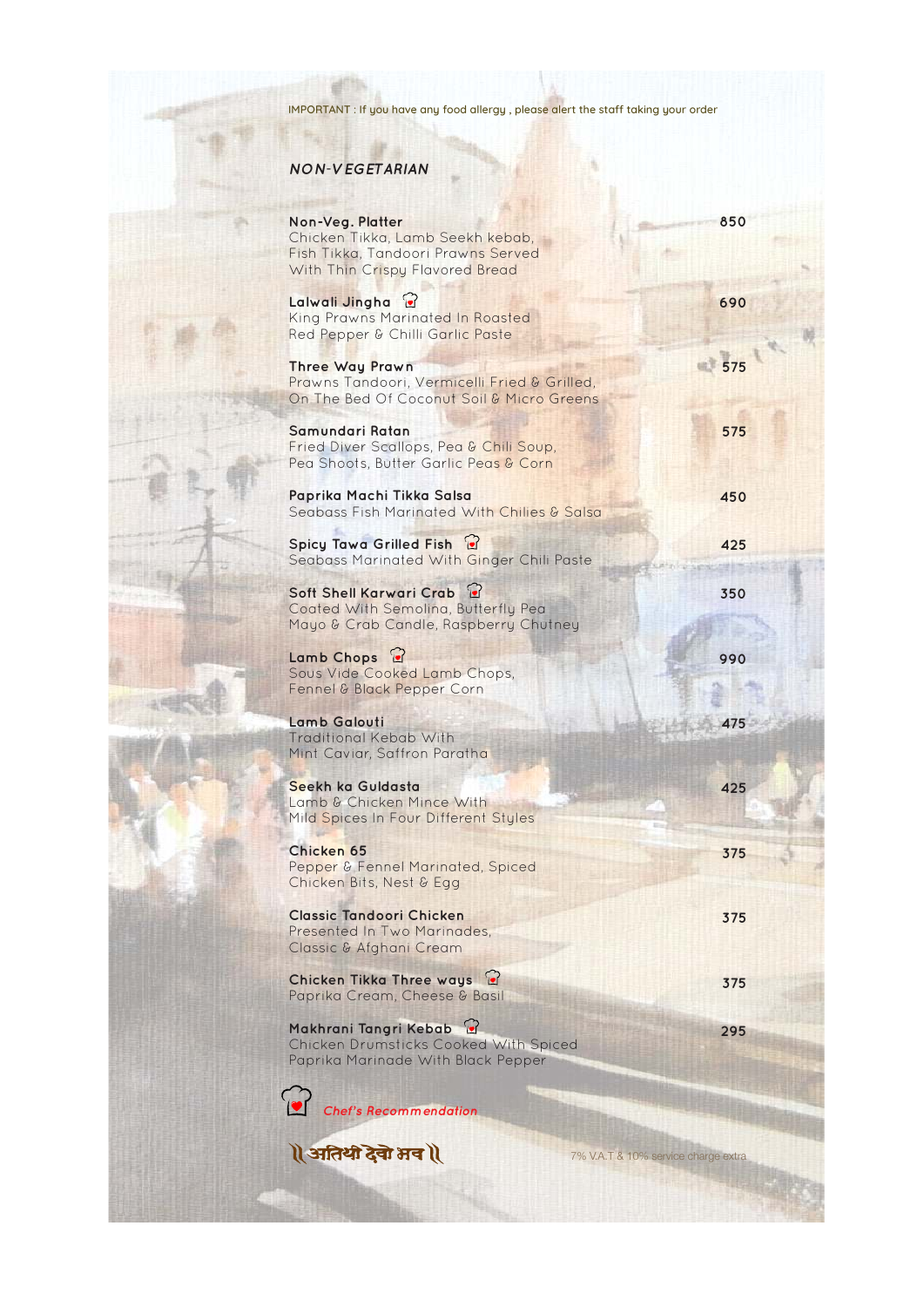## **INDIAN VEGAN AFFAIRS**

| Kadai Tofu a<br>Mouth Watering Combination Of Tofu Cooked<br>In Tomato, Onion & Traditional Indian Spices      | 350 |
|----------------------------------------------------------------------------------------------------------------|-----|
| <b>Palak Tofu</b><br>Tofu Simmer In Smooth Spinach Puree With<br>Cumin Seeds, Ground Coriander, & Curry Powder | 350 |
| Bharwan Karela (Bitter Guord) 2<br>Stuffed With Potatoes & Bitter Guord<br>Seeds, With Homemade Masala         | 325 |
| Baingan Ka Bhartha<br>Mashed Aubergine Specialty                                                               | 325 |
| Kathel ki Subzi<br>Jack Fruit, Whole With Seeds, Onion<br>Tomato Masala With Indian Spices                     | 325 |
| <b>Seasonal Tawa Vegetables</b><br>Anglo Indian Vegetables In Tangy Tomato Sauce                               | 325 |
| Bhindi Teen Pyazi<br>Tender Okra With 3 Varieties Of<br>Onions & Home Made Masala                              | 325 |
| <b>Kurkuri Bhindi</b><br>Crispy Shredded Okra, Sprinkled With<br>Tangy Chaat Masala.                           | 325 |
| <b>Chatpatta Aloo</b><br>Tangy Potatoes, Mint Paste, Ginger &<br>Coriander Seeds With A Hint Of Lemon.         | 295 |
| <b>Yellow Lentils</b><br>Yellow Lentils With Hint Of Cumin & Asafetida                                         | 295 |

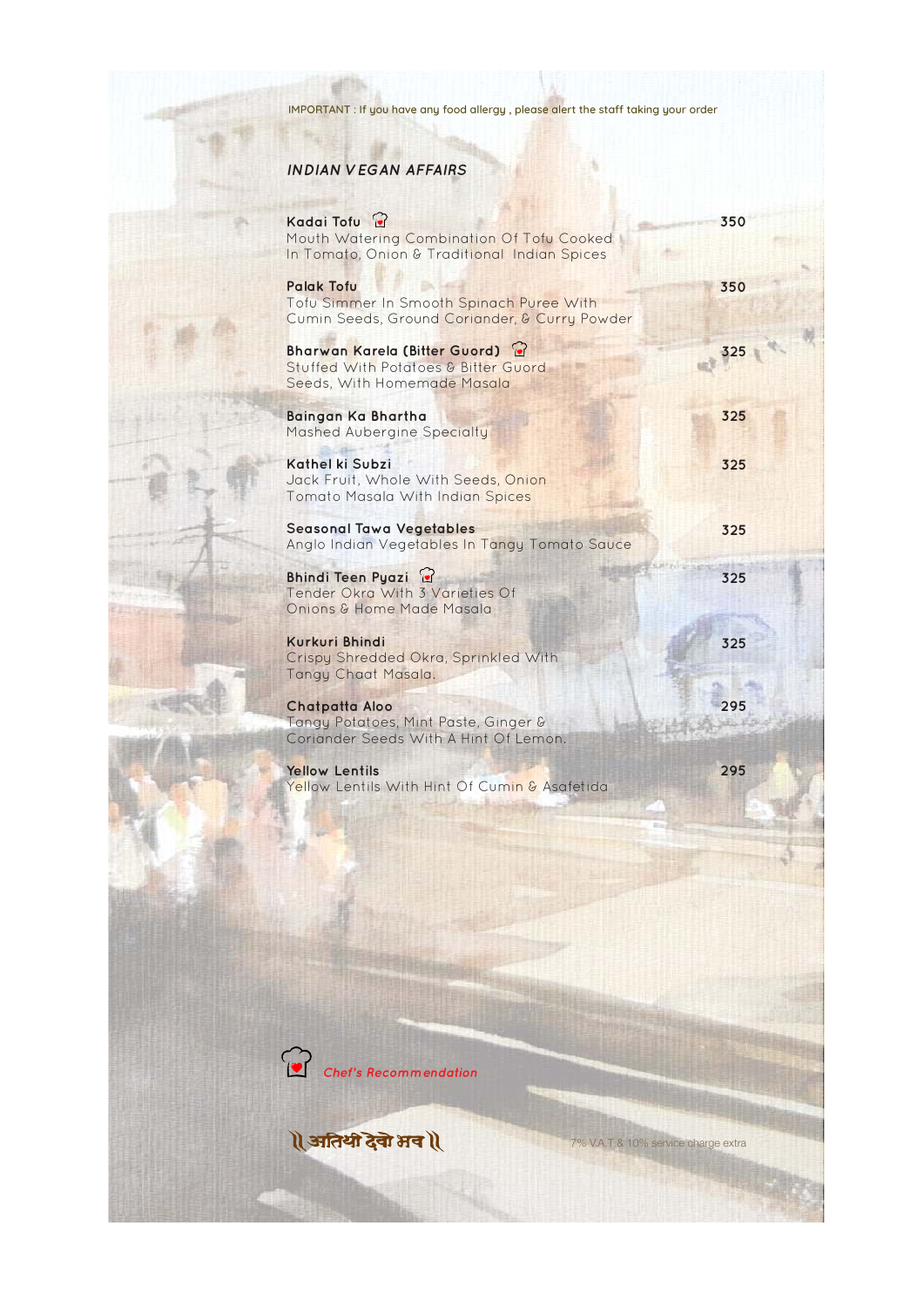#### **Treasures of Benares**

Lobster Benares **a**  $\bigcirc$ 

Butter Poached Lobster, Coconut & Shallot Stir Fry Served with Seafood Foam, Accompanied By Pesto Uttapam

**Spiced Foie Gras and Confit** Crusted Foie Gras & Duck Confit, Micro Salad & Smoked

### **Pan Seared Fish**

Crispy Pan Seared Seabass With Moilee Sauce & Mash Potatoes

#### **Sikandari Raan**

Slow Cooked Braised Leg Of Lamb, Seasoned With Tandoori Marinades A historical dish tracing back to Alexander the great, when he defeated King Porus to celebrate his legendary friendship after releasing King Porus

#### **Nawabi Gosht Dawat**

Lamb Textured Three Ways, Rich Mince, 18 Hour Cooked Shoulder & Slow Cooked Barra Kebab, Rogani Spaghetti With Mint & Mushroom Parcel

#### **Murgh Mussalam P**



Mughlai Speciality, Whole Chicken Marinated, Stuffed With Chicken Mince & Boiled Eggs Served On The Bed Of Saffron Rice

#### **Murgh Makhni Our Way**

Sous Vide Cooked Chicken Supreme Finished In The Tandoor, Saffron Mash Potato & Makhani Foam

#### **Subz Kofta Laziz**

Vegetable Dumplings Lime Flavored & Stuffed With Nuts, Cashew Coconut Sauce & Chimchuri Kedgeree

#### **Textures of Greens**

Steamed Broccoli With Wine Poached Garlic & Green Leaves Clementine Bits & Yuzu Dressing **2200**

**990**

**495**

**990**

**750**

**750**

**425**



**395**



**Please note, this dish may not available due to its limited quantity and unique preparation. Order can be made in advance, ahead of your next visit.**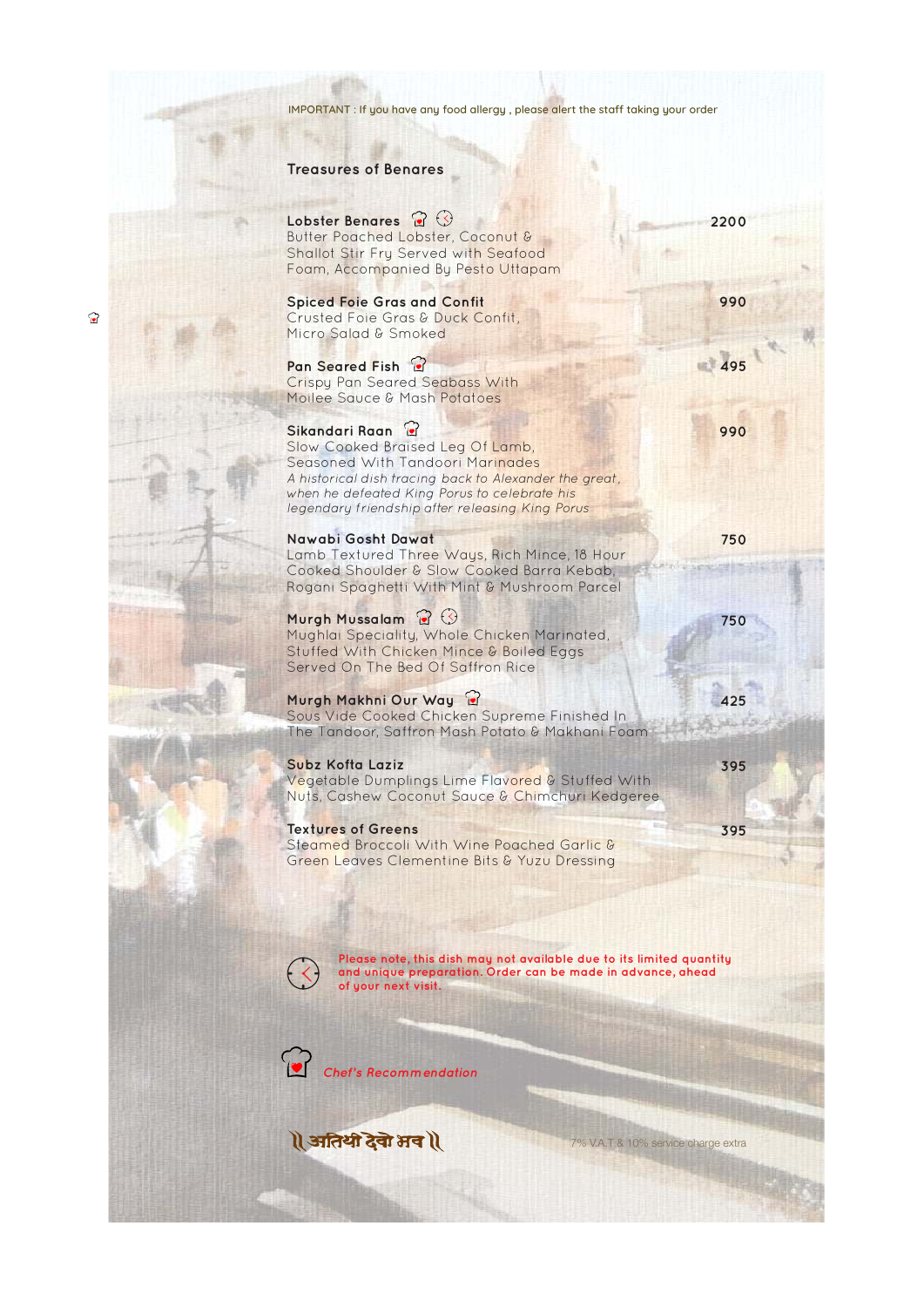### **Mains**

### **NON VEGETARIAN**



| Malai Kalimirch Jhinga<br>Fresh Prawns Tossed With Crushed<br>Pepper & Simmered In A Creamy Sauce                                      | 495 |
|----------------------------------------------------------------------------------------------------------------------------------------|-----|
| <b>Goan Prawn curry</b><br>Goan Prawn Curry With Chillies,<br>Vinegar & Spices                                                         | 495 |
| <b>Meen Moilee</b><br>From God's Own Country, Spiced &<br><b>Coconut Sauce Simmered Fish Chunks</b>                                    | 495 |
| Nalli Gosht<br>Slow Cooked Lamb Shanks, Simmered<br>For 6 Hours With Traditional Spices                                                | 575 |
| Rogan Josh<br>The Classic With A Hint Of Truffle Oil                                                                                   | 495 |
| Meat Belli Ram<br>From The Kitchen Of Chef Belli Ram<br>{Best Eaten With Rice}                                                         | 495 |
| Dunar Murgh<br>Chicken Thighs Cooked In This Mildly Spiced<br>Cashew & Reduced Milk Sauce, Slow<br>Smoked To Get The Trademark Flavour | 375 |
| Chicken Tikka Masala<br><b>Boneless Barbequed Chicken Finished</b><br>In Tomato & Onion Sauce                                          | 375 |
| <b>Chicken Korma</b><br>Boneless Chicken Breast, Marinated<br>& Cooked On Griddle, Finished In<br><b>Creamy Cashew Nut Sauce</b>       | 375 |
| Murgh Saagwala<br>Boneless Chicken, Marinated &<br>Cooked With Rich Gravy Of Spinach Paste                                             | 375 |
| Murgh Patiala<br>A Classic Dish From The Royal Kitchen<br>Of King Of Patiala                                                           | 375 |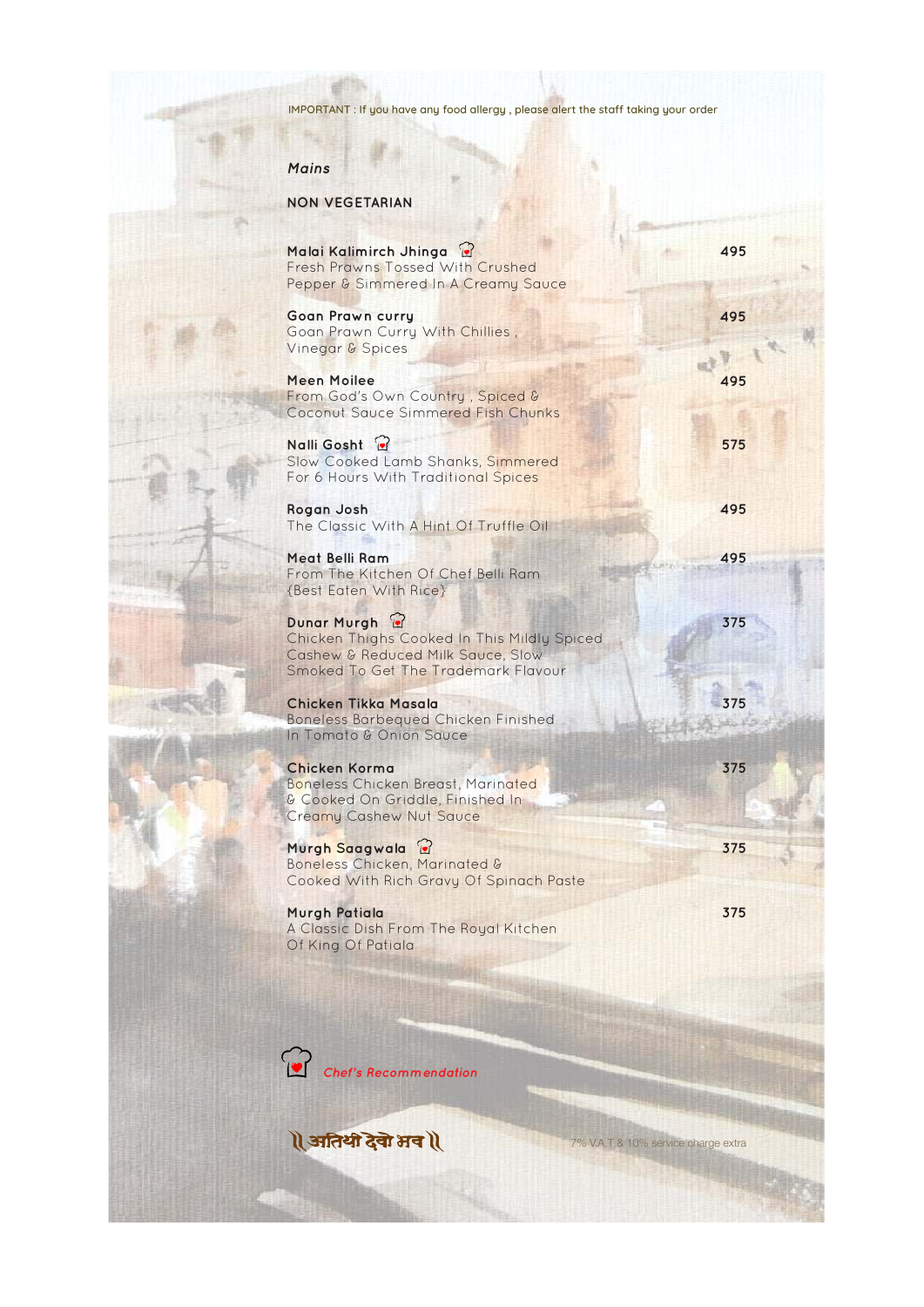7% V.A.T & 10% service charge extra

IMPORTANT : If you have any food allergy, please alert the staff taking your order

### **VEGETARIAN**

 $\widehat{\mathbf{C}}$ **Chef's Recommendation**

1 अतिथी देवो भव 1

| <b>Paneer Makhani</b><br>A Classic Cottage Cheese, Simmered<br>In Fenugreek Flavored Tomato &<br>Cashew Nut Sauce With Butter | 350 |
|-------------------------------------------------------------------------------------------------------------------------------|-----|
| Paneer Chettinadu<br>Cottage Cheese Tossed In Fierce Gravy<br>From the Chettinad Region Of India                              | 350 |
| <b>Palak (Spinach) Speciality</b><br>With Your Choice Of Cottage Cheese,<br>Potato, Mushroom Or Vegetables                    | 350 |
| Dhingri Mutter<br>Mushrooms & Green Peas Tossed<br>In Spicy Tomato & Onion Masala                                             | 350 |
| Mutter Methi Malai<br>Fenugreek Leaves & Green Peas<br>In Rich Creamy Curry                                                   | 350 |
| Bharwan Karela (Bitter Guord)<br>Stuffed With Potatoes & Bitter Guord<br>Seeds, With Homemade Masala.                         | 325 |
| Baingan Ka Bhartha<br>Mashed Aubergine Speciality                                                                             | 325 |
| Kathel ki Subzi<br>Jack Fruit, Whole With Seeds, Onion<br>& Tomato Masala With Indian Spices                                  | 325 |
| Tandoori Subzi Kadai<br><b>Tandoor Cooked Vegetables In</b><br>Kadai Masala With A Lemon Twist                                | 325 |
| <b>Bhindi Teen Pyazi</b> 2<br>Tender Okra With 3 Varieties Of<br>Onions & Homemade Masala                                     | 325 |
| Jaipuri Bhindi <sup>6</sup><br>Crispy Okara With Hand Pounded<br>Chruma & Kadi Sauce                                          | 325 |
| <b>Chatpatta Aloo</b><br>Tangy Potatoes, Mint Paste, Ginger,<br>Coriander Seeds With Hint Of Lemon                            | 295 |
| Duo of Lentils<br>$Of C f q_1$ ind $V q_1$                                                                                    | 295 |

Combination Of Stewed Yellow Lentils & Slow Cooked Black Dal {Served Separately}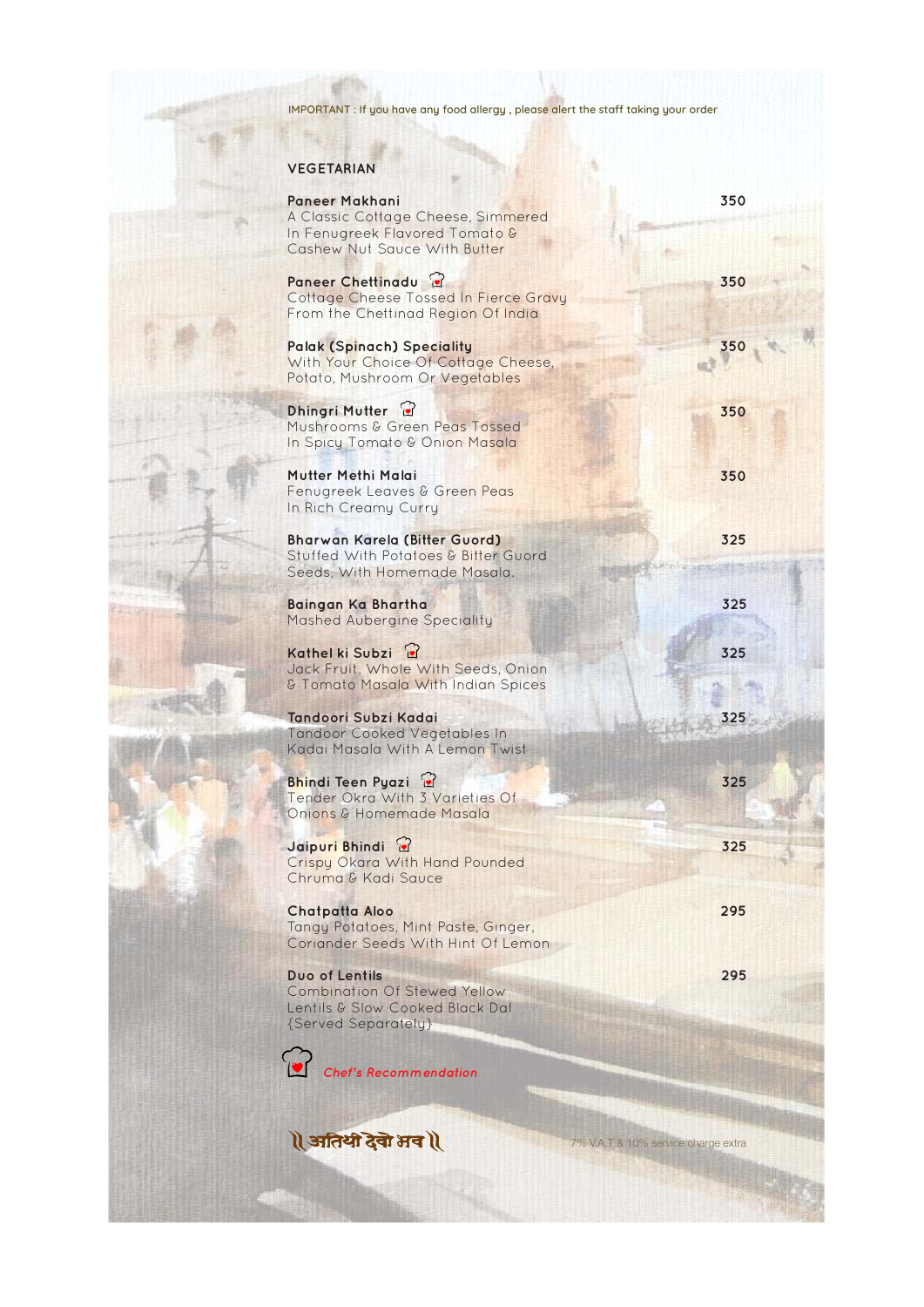## **Breads**

# **Farmer's Staple { Gluten Free, Vegan Friendly breads }**

| Millet Bread { Bajra }<br><b>Gram Flour Bread</b><br><b>Rice Flour Bread</b> | 75<br>75<br>75 |
|------------------------------------------------------------------------------|----------------|
| <b>Naans</b>                                                                 |                |
| Plain<br><b>Butter</b><br>Garlic                                             | 70<br>80<br>85 |
| <b>Wheat Breads</b>                                                          |                |
| Rotis<br>Missi Roti                                                          | 50             |
| Paratha                                                                      | 60             |
| Kerala Paratha                                                               | 75             |
| Stuffed                                                                      | 75             |
| Keema                                                                        | 180            |
| Cheese                                                                       | 150            |
| Tangy Potato                                                                 | 120            |
| <b>House Breads</b>                                                          |                |
| Olive & Cheese Naan                                                          | 150            |
| <b>Truffle Butter Naan</b>                                                   | 150            |
| Rosemary & Carom Naan                                                        | 120            |
| Zattar Paratha                                                               | 120            |
| <b>Rice</b>                                                                  |                |
| <b>Steamed Rice</b>                                                          | 150            |
| Pilau Rice                                                                   | 195            |
| <b>Saffron Rice</b>                                                          | 195            |
| Jeera Rica<br><b>Buttered Peas Rice</b>                                      | 195<br>195     |
| <b>Biriyani</b>                                                              |                |
| Vegetable                                                                    | 325            |
| Chicken                                                                      | 425            |
| Lamb                                                                         | 525            |